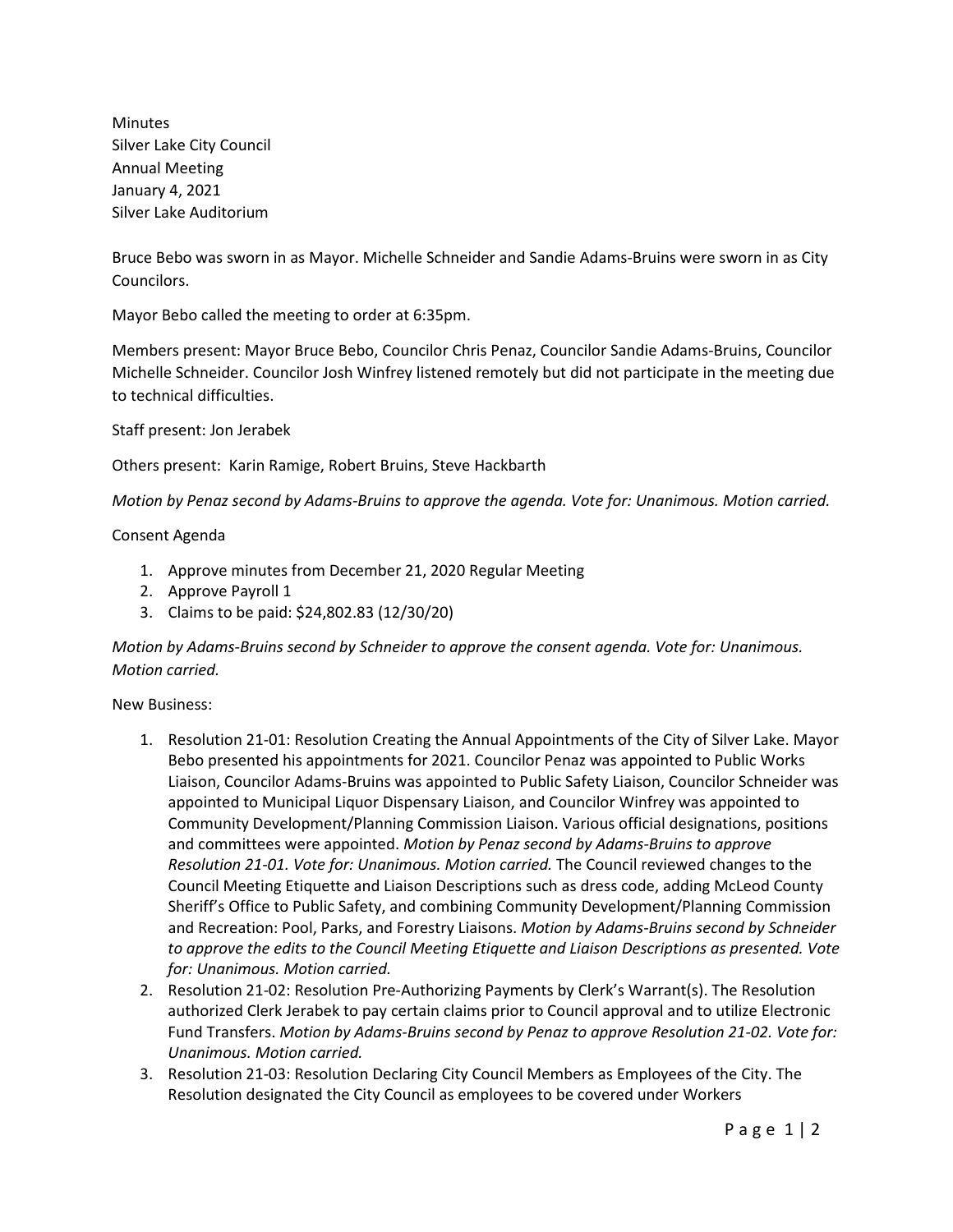Compensation Insurance. *Motion by Penaz second by Schneider to approve Resolution 21-03. Vote for: Unanimous. Motion carried.*

- 4. Resolution 21-04: Resolution Classifying Fund Balances for Financial Reporting Purposes. The Resolution classified all City Funds except enterprise funds as required by the Governmental Accounting Standards Board. *Motion by Penaz second by Adams-Bruins to approve Resolution 21-04. Vote for: Unanimous. Motion carried.*
- 5. Resolution 21-05: Resolution Authorizing the Use of Credit Cards by Designated City Employees to Make Purchases on Behalf of the City of Silver Lake for 2021. The Resolution allowed Clerk Jerabek and MLS Manager Darrell Kaczmarek to make purchases via the US Bank credit card. *Motion by Penaz second by Adams-Bruins to approve Resolution 21-05. Vote for: Unanimous. Motion carried.*
- 6. Cost of Living Adjustments Report. The report outlined the 2.5 percent COLA increases for each eligible City employee. *Motion by Adams-Bruins second by Penaz to approve the 2021 COLA Wage Report. Vote for: Unanimous. Motion carried.*

Open Discussion:

1. Discussed open meeting laws, public comment at meetings, Roberts Rules of Order, having a "team" mentality, specific goals for the Council, and the pace and length of meetings.

*Motion by Penaz second by Adams-Bruins to adjourn this annual meeting of the Silver Lake City Council. Vote for: Unanimous. Motion carried.*

Meeting adjourned at 7:01pm.

Seal of the City:

Jon Jerabek, Clerk/Treasurer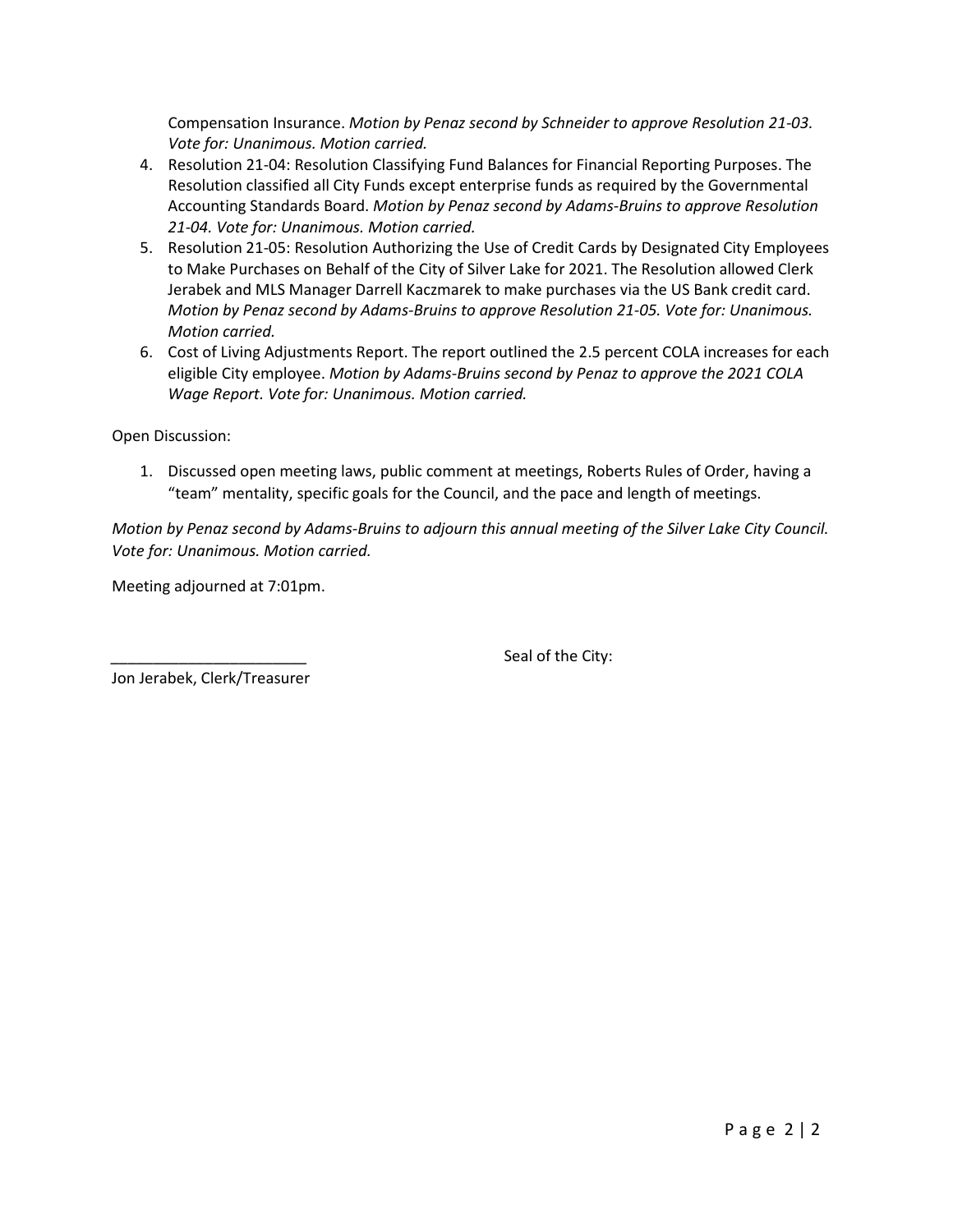## **CITY OF SILVER LAKE** \_\_\_\_\_\_\_\_\_\_\_\_\_\_\_\_\_\_\_\_\_\_\_\_\_\_\_\_\_\_\_\_\_\_\_\_\_\_\_\_\_\_\_\_\_\_\_\_\_\_\_\_\_\_\_\_\_\_\_\_\_\_\_\_

## **RESOLUTION 21-01: RESOLUTION CREATING THE ANNUAL APPOINTMENTS OF THE CITY OF SILVER LAKE**

\_\_\_\_\_\_\_\_\_\_\_\_\_\_\_\_\_\_\_\_\_\_\_\_\_\_\_\_\_\_\_\_\_\_\_\_\_\_\_\_\_\_\_\_\_\_\_\_\_\_\_\_\_\_\_\_\_\_\_\_\_\_\_\_

**WHEREAS,** the City of Silver Lake has various committees to fill and statutory obligations to fulfill, and

**WHEREAS,** in order to effectively and properly maintain the operations of the City of Silver Lake, the Mayor makes annual appointments to committees and appoints various positions,

**THEREFORE, BE IT RESOLVED**, that the City Council of Silver Lake approves the following appointments for a term of one year to end on the  $31<sup>st</sup>$  day of December in the year 2021:

| <b>Official City Depositories</b>                                       | <b>First Community Bank</b><br>Minnesota Municipal Money Market Fund |  |
|-------------------------------------------------------------------------|----------------------------------------------------------------------|--|
| <b>Official Newspaper</b>                                               | McLeod County Chronicle                                              |  |
| <b>City Attorney</b>                                                    | Gavin, Janssen & Stabenow, LTD                                       |  |
| <b>Acting Mayor</b>                                                     | <b>Councilor Chris Penaz</b>                                         |  |
| <b>Deputy Weed Inspector</b>                                            | Public Works Supervisor Dale Kosek                                   |  |
| <b>Civil Defense Director/</b><br><b>Emergency Response Coordinator</b> | Sheriff Tim Langenfeld                                               |  |
| <b>City Administration Liaison</b>                                      | Mayor Bruce Bebo                                                     |  |
| <b>Public Works Liaison</b>                                             | <b>Councilor Chris Penaz</b>                                         |  |
| <b>Public Safety Liaison</b>                                            | <b>Councilor Sandie Adams-Bruins</b>                                 |  |
| <b>Municipal Liquor Dispensary Liaison</b>                              | Councilor Michelle Schneider                                         |  |
| <b>Community Development/</b><br><b>Planning Commission Liaison</b>     | Councilor Josh Winfrey                                               |  |
| <b>Assistant to all Liaisons</b>                                        | Mayor Bruce Bebo                                                     |  |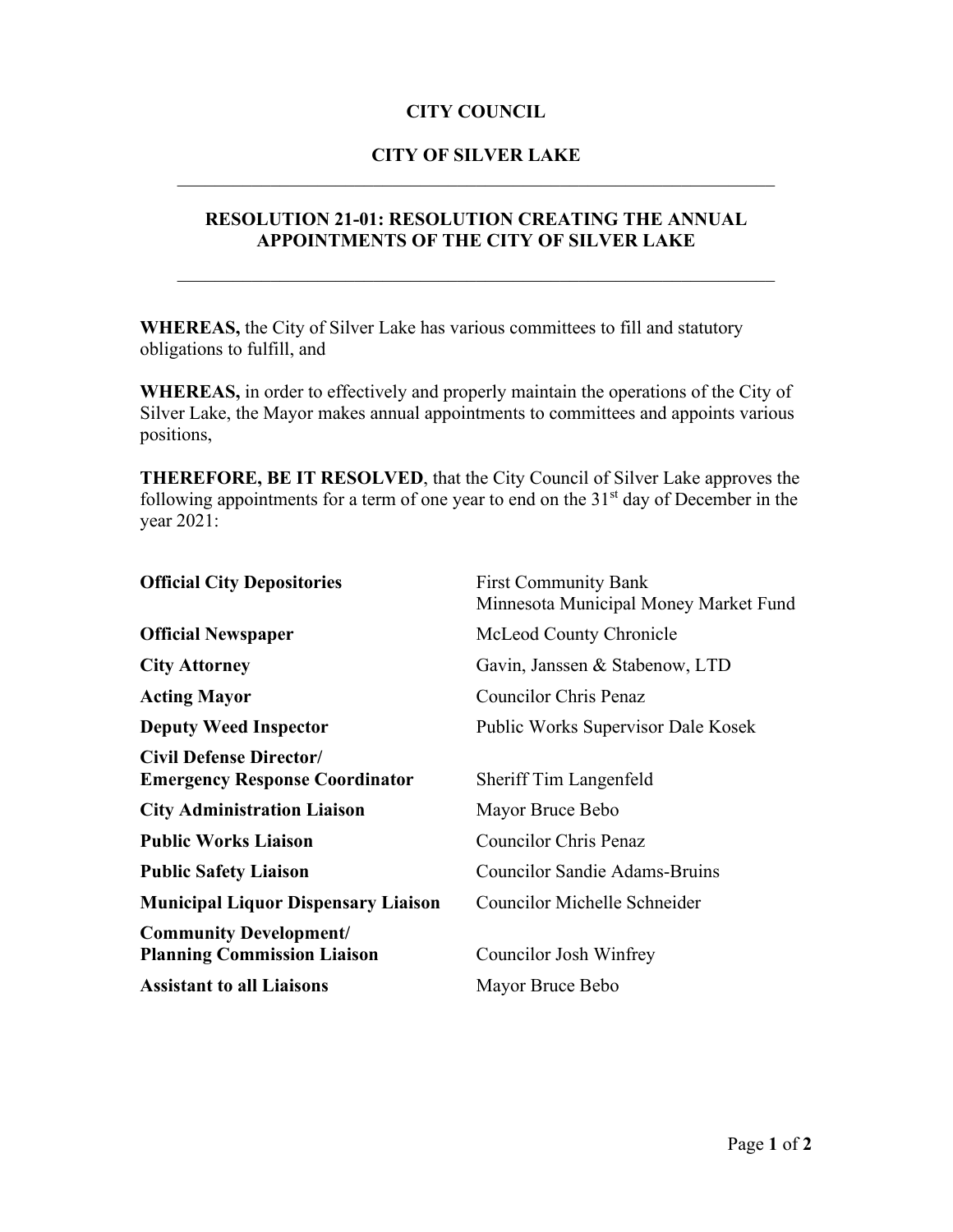| <b>Regular Meeting Dates &amp; Times</b> | 3 <sup>rd</sup> Monday of the month except January and<br>February on 3 <sup>rd</sup> Tuesday.<br>Quarterly meetings on April $5th$ , July $6th$ , &<br>Oct. $4th$ .<br>All meetings start at 6:30pm unless<br>otherwise noted. |
|------------------------------------------|---------------------------------------------------------------------------------------------------------------------------------------------------------------------------------------------------------------------------------|
| <b>Economic Development Authority</b>    | Members of the City Council                                                                                                                                                                                                     |
| <b>Personnel Committee</b>               | Mayor Bruce Bebo<br><b>Councilor Sandie Adams-Bruins</b><br>Department Head Jon Jerabek                                                                                                                                         |

Adopted by the City Council this 4<sup>th</sup> day of January 2021.

Bruce Bebo, Mayor

Seal of the City:

 $\overline{\phantom{a}}$  , and the set of the set of the set of the set of the set of the set of the set of the set of the set of the set of the set of the set of the set of the set of the set of the set of the set of the set of the s Jon Jerabek, Clerk/Treasurer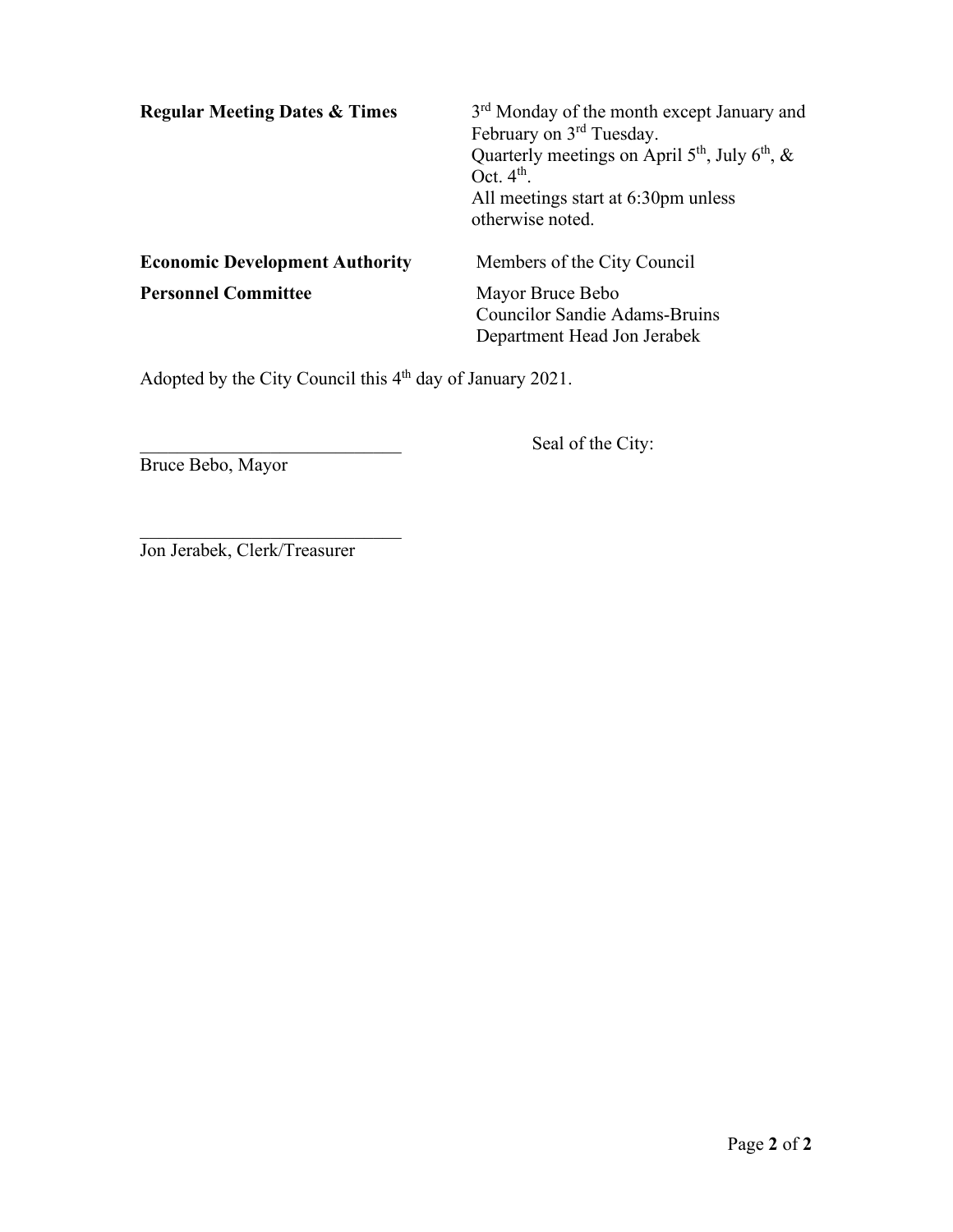## **CITY OF SILVER LAKE** \_\_\_\_\_\_\_\_\_\_\_\_\_\_\_\_\_\_\_\_\_\_\_\_\_\_\_\_\_\_\_\_\_\_\_\_\_\_\_\_\_\_\_\_\_\_\_\_\_\_\_\_\_\_\_\_\_\_\_\_\_\_\_\_

## **RESOLUTION 21-02: RESOLUTION PRE-AUTHORIZING PAYMENTS BY CLERK'S WARRANT(S)**

**BE IT RESOLVED**, that the City Clerk/Treasurer is hereby authorized to issue warrant(s), drawn on the proper fund, for the following expenditures:

All utilities, (water, sewer, electrical, natural gas, telephone, etc.), postage, payroll activity, annual lease payments, monthly insurance premiums, liquor store inventory supplies, purchases under two thousand dollars, and other contractual payments under which a contract was previously approved by the City Council.

Said claims to be paid upon proper presentation of claim.

**BE IT FURTHER RESOLVED**, that the City Clerk/Treasurer, is hereby authorized to utilize Electronic Funds Transfer directly from the City account at First Community Bank in the payment of the above-mentioned claims provided that all such claims be presented to the Council for its review at its next regularly scheduled meeting.

Adopted by the City Council this 4<sup>th</sup> day of January 2021.

Bruce Bebo, Mayor

Seal of the City:

Jon Jerabek, Clerk/Treasurer

 $\mathcal{L}$  , which is a set of the set of the set of the set of the set of the set of the set of the set of the set of the set of the set of the set of the set of the set of the set of the set of the set of the set of the s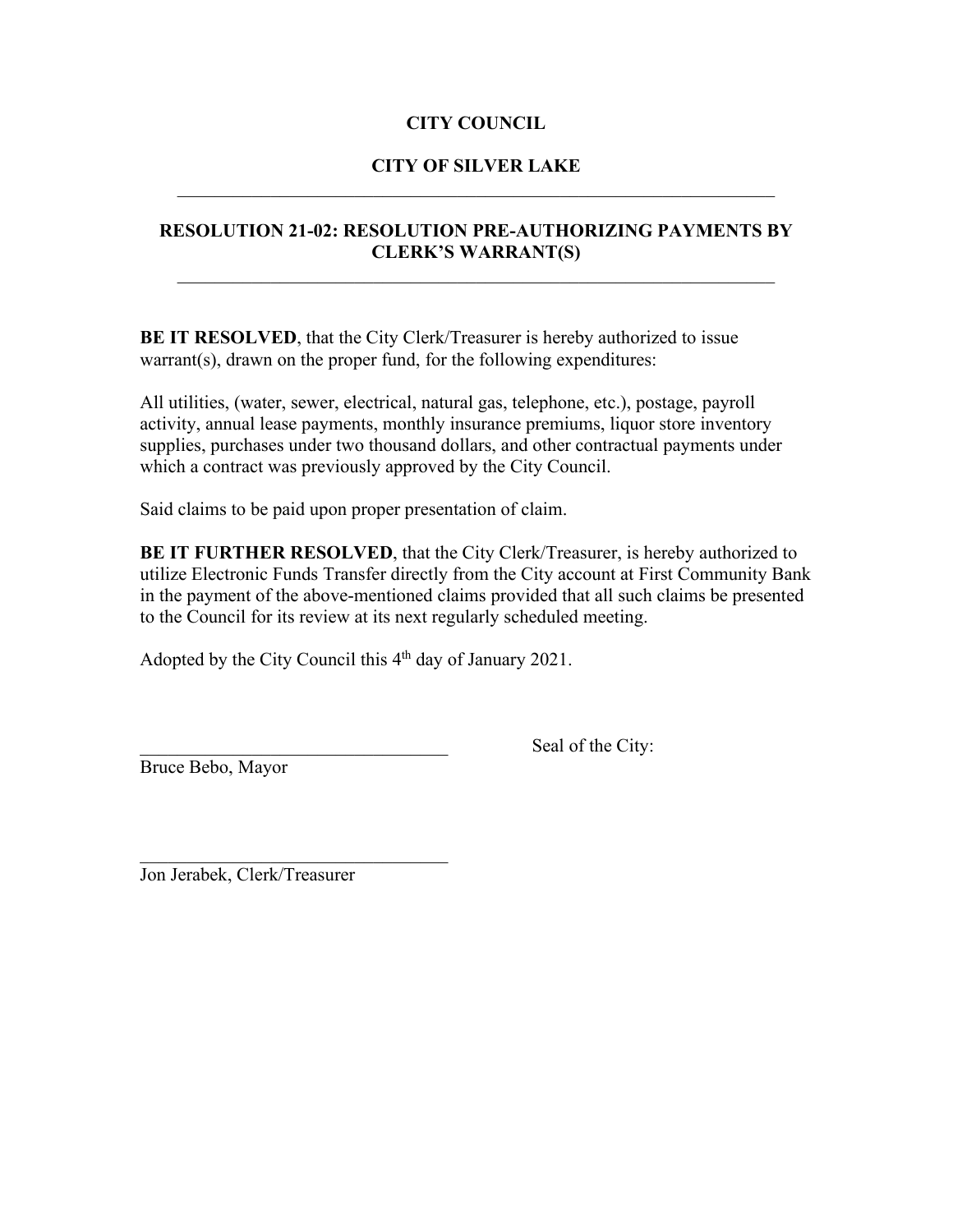# **CITY OF SILVER LAKE** \_\_\_\_\_\_\_\_\_\_\_\_\_\_\_\_\_\_\_\_\_\_\_\_\_\_\_\_\_\_\_\_\_\_\_\_\_\_\_\_\_\_\_\_\_\_\_\_\_\_\_\_\_\_\_\_\_\_\_\_\_\_\_\_

## **RESOLUTION 21-03: RESOLUTION DECLARING CITY COUNCIL MEMBERS AS EMPLOYEES OF THE CITY**

\_\_\_\_\_\_\_\_\_\_\_\_\_\_\_\_\_\_\_\_\_\_\_\_\_\_\_\_\_\_\_\_\_\_\_\_\_\_\_\_\_\_\_\_\_\_\_\_\_\_\_\_\_\_\_\_\_\_\_\_\_\_\_\_

**WHEREAS**, Chapter 3, Section 7, Subd 1, of the Silver Lake City Code states that all elected officials shall receive a salary, a term that implies employment, and

**WHEREAS**, City Council Members in the performance of their duties, are exposed to minimal risk that could cause injury, and

**WHEREAS**, the City Council of the City of Silver Lake has determined that Workers Compensation benefits, as provided to Council Members, not only protects the Council Members in the performance of their duties for the benefit of the City but also protects the City's funds should a serious accident occur to a Council Member, and

**WHEREAS**, the offering of Workers Compensation from the League of Minnesota Cities Insurance Trust is of a low cost such that the cost of protection is insignificant to any reasonable City operations,

**THEREFORE BE IT RESOLVED**, that the City Council of the City of Silver Lake hereby declares a City Council Member an employee of the City eligible for Workers Compensation benefits.

Adopted by the City Council this  $4<sup>th</sup>$  day of January 2021.

Bruce Bebo, Mayor

Seal of the City:

Jon Jerabek, Clerk/Treasurer

 $\mathcal{L}_\mathcal{L}$  , where  $\mathcal{L}_\mathcal{L}$  , we have the set of the set of the set of the set of the set of the set of the set of the set of the set of the set of the set of the set of the set of the set of the set of the set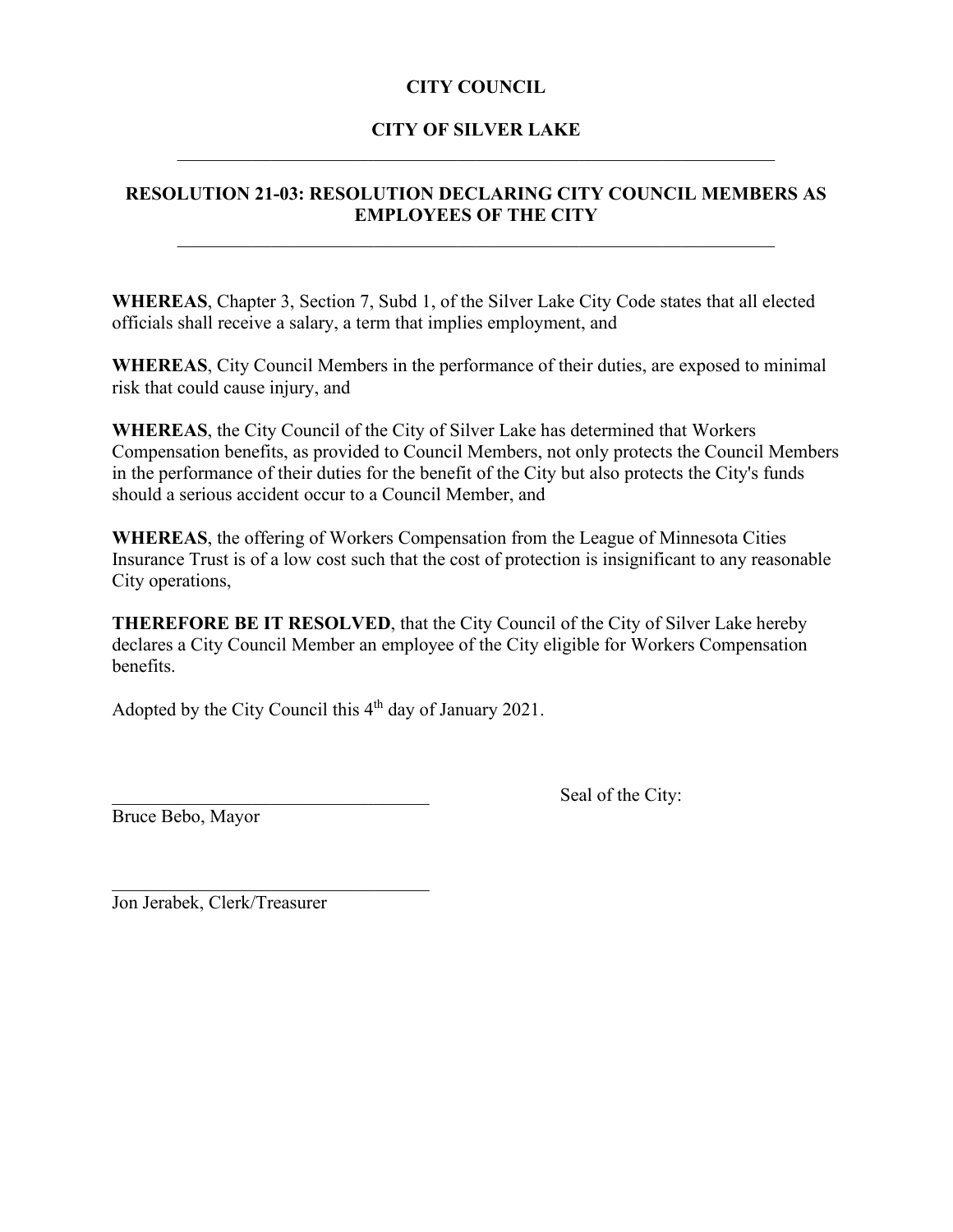#### **CITY OF SILVER LAKE**

 $\mathcal{L}_\mathcal{L}$  , and the contribution of the contribution of the contribution of the contribution of the contribution of the contribution of the contribution of the contribution of the contribution of the contribution of

## **RESOLUTION 21-04: RESOLUTION CLASSIFYING FUND BALANCES FOR FINANCIAL REPORTING PURPOSES.**

\_\_\_\_\_\_\_\_\_\_\_\_\_\_\_\_\_\_\_\_\_\_\_\_\_\_\_\_\_\_\_\_\_\_\_\_\_\_\_\_\_\_\_\_\_\_\_\_\_\_\_\_\_\_\_\_\_\_\_\_\_\_\_\_

**WHEREAS**, the City of Silver Lake previously specified ending fund balances for the various City budgets as reserved, designated or unreserved; and

**WHEREAS**, the Governmental Accounting Standards Board (GASB) issued Statement No. 54, Fund Balance Reporting and Governmental Fund Type Definitions in February, 2009, which requires City Councils to make certain decisions regarding the use of resources and classifications of ending fund balance in order for the annual financial reports and audits to be in compliance with generally accepted accounting principles; and

**WHEREAS**, in accordance with the City's General Fund Balance Policy the Council shall annually classify fund balances for the purpose of Financial Reporting into the following: Restricted, Committed, Assigned, and Unassigned.

**THERFORE BE IT RESOLVED**, by the Silver Lake City Council that the following classifications be applied to the corresponding funds for the 2021 Financial Reporting period:

| Fund                                    | Classification |
|-----------------------------------------|----------------|
| 101-General Fund                        | Unassigned     |
| 204-Ambulance Fund                      | Committed      |
| 205-Fire Fund                           | Committed      |
| 207-CARES Fund                          | Committed      |
| 305-2007A Bond Fund                     | Restricted     |
| 315-Silver Edge Bond                    | Restricted     |
| 317-2013A GO Improvement                | Restricted     |
| 404-PW Equip Fund                       | Assigned       |
| 405-Parks & Pool Fund                   | Assigned       |
| 407-Police Squad Fund                   | Assigned       |
| 408-Ambulance Unit Fund                 | Assigned       |
| 411-PW Streets Fund                     | Assigned       |
| 414-Forefeiture Fund                    | Assigned       |
| 416-Aud. Repair Fund                    | Assigned       |
| 417-Grove Ave Reconstruction            | Assigned       |
| 418-Main Street Fund                    | Assigned       |
| 419-Infrastructure Improvement Assigned |                |
| 801-Fire Equip Fund                     | Committed      |
| 803-EDA Fund                            | Committed      |
| 804-Ambulance Equip Fund                | Committed      |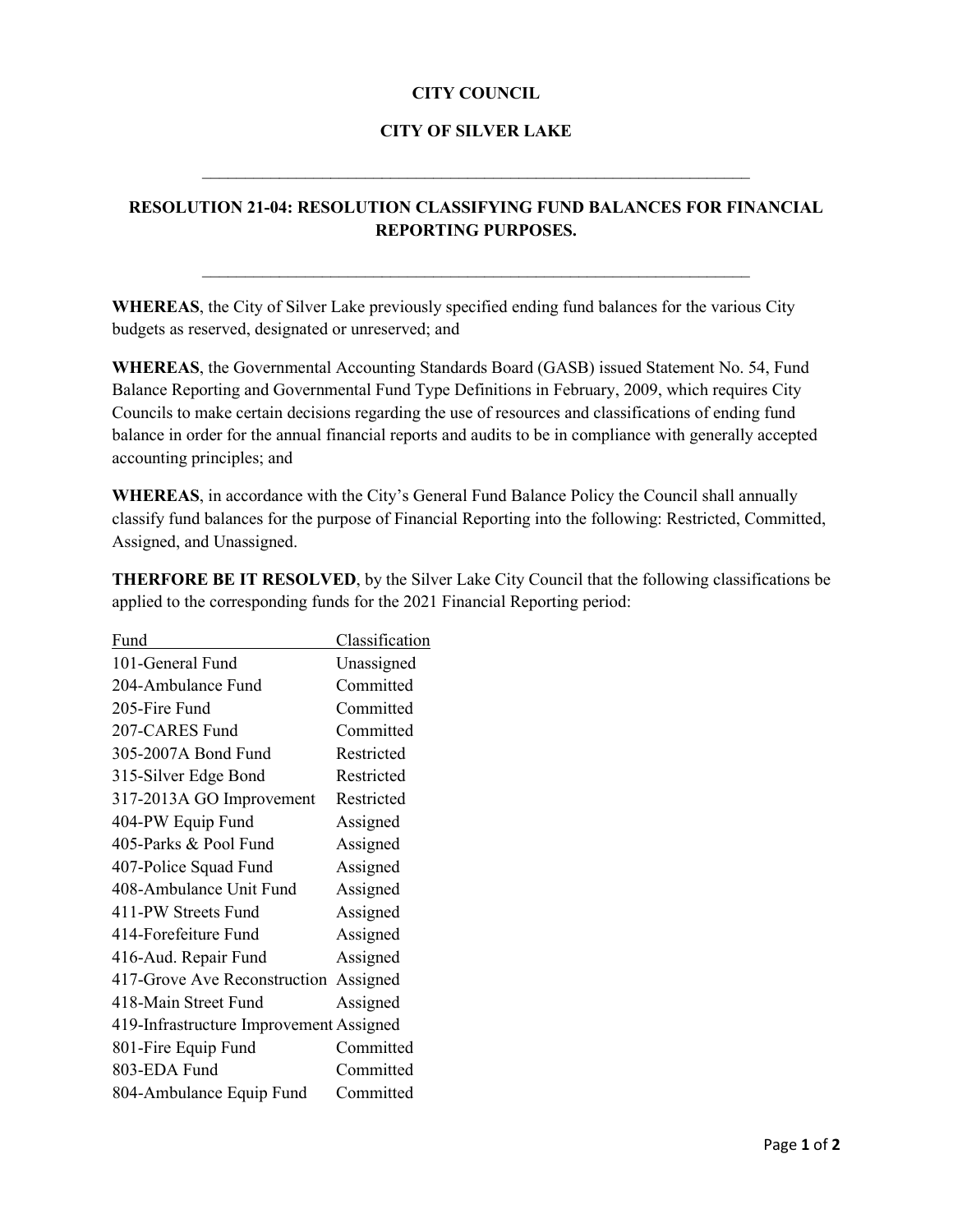**BE IT FURTHER RESOLVED THAT,** the City Clerk/Treasurer is to review the above Fund Balances at year end and if any fund balance is found to be in a deficit that fund balance is to be classified as: Unassigned.

Adopted this 4<sup>th</sup> day of January 2021.

Seal of the City:

Bruce Bebo, Mayor

Jon Jerabek, Clerk/Treasurer

 $\mathcal{L}_\text{max}$  , where  $\mathcal{L}_\text{max}$  , we have the set of the set of the set of the set of the set of the set of the set of the set of the set of the set of the set of the set of the set of the set of the set of the set of